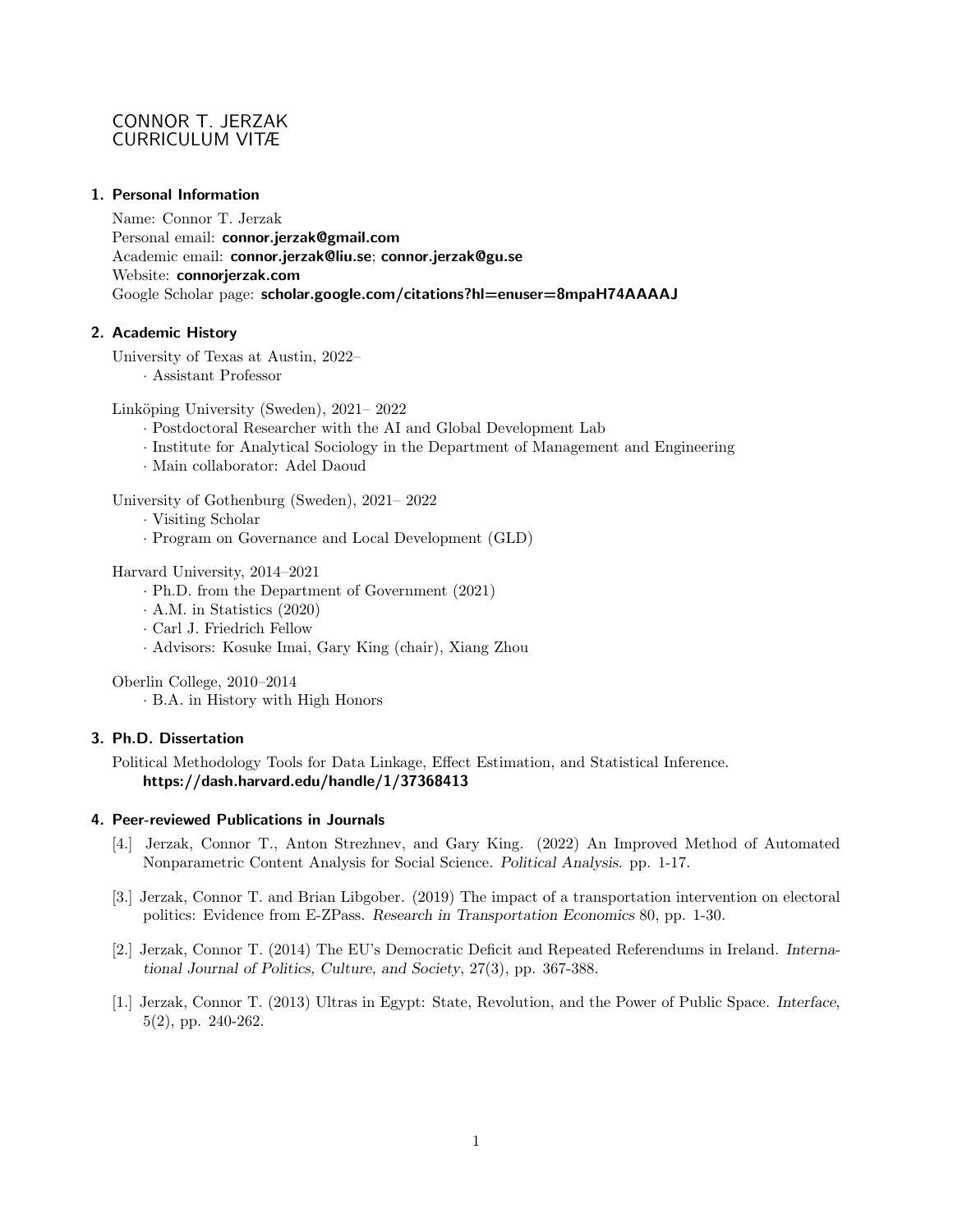#### 5. Peer-reviewed Publications in Proceedings

[1.] Daoud, Adel, Connor T. Jerzak, and Richard Johansson. (2022) Conceptualizing Treatment Leakage in Text-based Causal Inference. Proceedings of the Annual Conference of the North American Chapter of the Association for Computational Linguistics (NAACL). Forthcoming.

### 6. Book Chapters

[1.] Jerzak, Connor T. (2022) Football fandom in Egypt. In: Reiche, Danyel and Paul Brannagan (eds.) Routledge Handbook of Sport in the Middle East. Oxfordshire, UK, Routledge.

### 7. Research Pipeline

- [4.] Jerzak, Connor T. Detecting and Characterizing Latent Interference Dynamics Using Machine Learning. https://tinyurl.com/y228juqy
- [3.] Jerzak, Connor T., and Brian Libgober. Linking Organizational Datasets Using Half A Billion Open Collaborated Records. tinyurl.com/y2wxetpa
- [2.] Jerzak, Connor T., and Rebecca Goldstein. Optimization-Assisted Rerandomization. tinyurl.com/y647yqv5
- [1.] Jerzak, Connor T., and Nikos Vlassis. The Dynamics of Bias in Nearest Neighbor Matching. tinyurl.com/yxjo59vg

### 8. Invited Talks

[1.] "An Improved Method of Non-parametric Content Analysis for Social Science." Given at the Learning to Quantify: Methods and Applications (LQ 2021) Workshop, Colocated with the 30th ACM International Conference on Information and Knowledge Management (CIKM 2021)

#### 9. Consulting Work

Institute for Health Metrics and Evaluation (IHME) at the University of Washington School of Medicine, 2022–present

#### 10. Internships

Adobe Research, San Jose, California, 2017 · Research Internship Advisor: Nikos Vlassis

## 11. Professional Societies

Member - American Statistical Association Member - American Political Science Association Member - Society for Political Methodology

#### 12. Professional Service

Program Committee - Learning to Quantify: Methods and Applications (LQ 2021) Workshop, Colocated with the 30th ACM International Conference on Information and Knowledge Management (CIKM 2021) Reviewer - American Journal of Political Science (AJPS), ICML, Journal of Classification, NeurIPS, Political Analysis

### 13. Grants

Center for American Political Studies (CAPS) Graduate Seed Grant (\$995; Harvard University, 2021) Center for American Political Studies (CAPS) Graduate Seed Grant (\$625; Harvard University, 2016) Comfort Starr Prize in History (\$200; Oberlin College, 2014) Artz Research Grant (\$1,000; Oberlin College, 2014)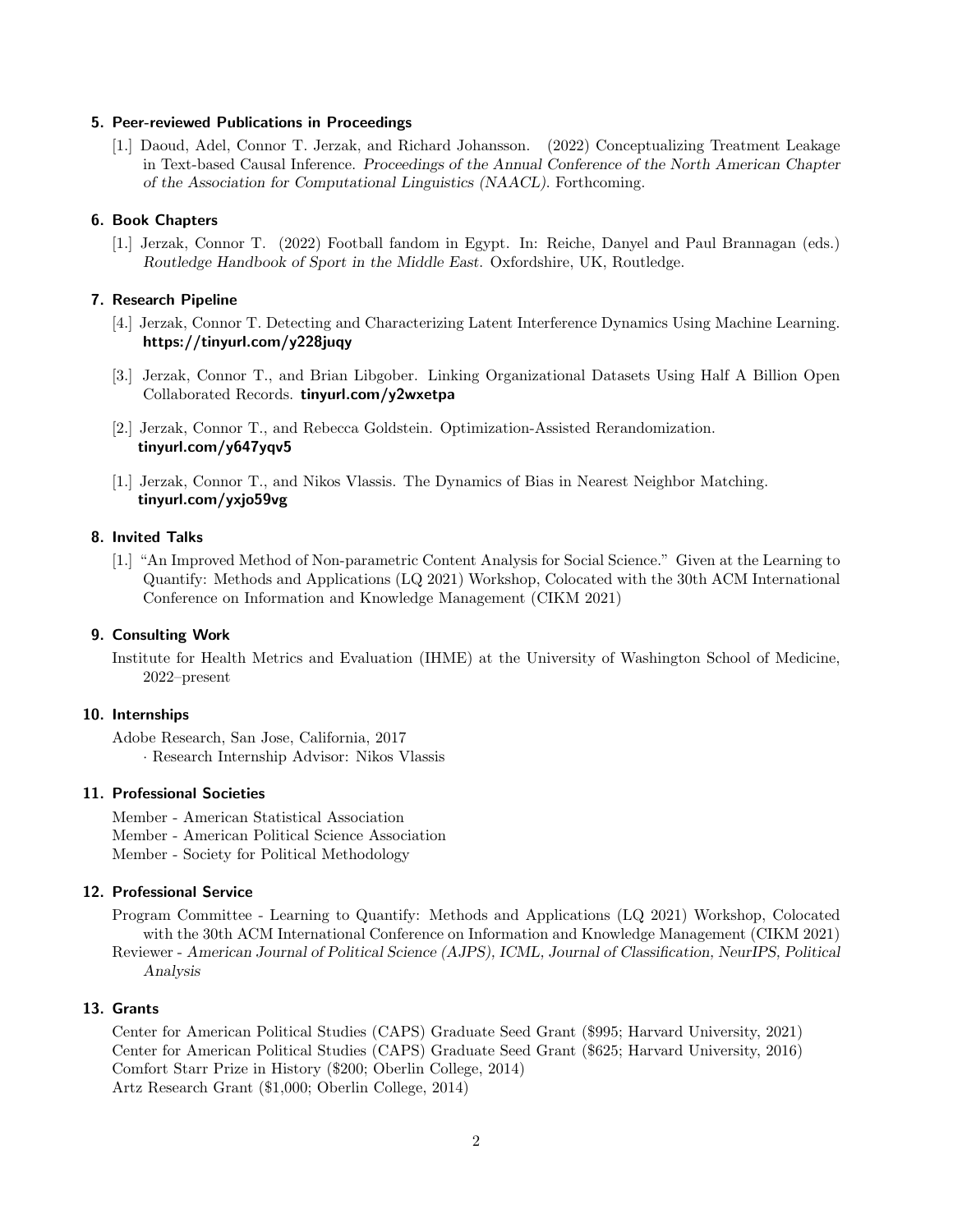#### 14. Honors and Awards

Carl J. Friedrich Fellowship, 2014–2016 (Harvard University) Phi Beta Kappa, 2014 NSF REU Scholarship, 2013 Rhodes Scholar Finalist, 2013 US-UK Fulbright Summer Fellowship, 2012 John Frederick Oberlin Scholarship, 2010-2014

## 15. Teaching Experience

### University of Tokyo

Introduction to Quantitative Social Science (undergraduate level) Teaching Assistant, Summer 2021

### Harvard University

Gov 2003 - Topics in Quantitative Methods (graduate level) Teaching Fellow, Spring 2019 Average student evaluation: 4.8/5 Harvard Certificate of Distinction in Teaching Award

Gov 2000 - Introduction to Quantitative Methods I (graduate level) Teaching Fellow, Fall 2018 Average student evaluation: 4.8/5 Harvard Certificate of Distinction in Teaching Award

Gov 62 - Research Practice in Qualitative Methods (undergraduate level) Teaching Fellow, Spring 2018 Average student evaluation: 4.6/5 Harvard Certificate of Distinction in Teaching Award

Harvard Government Department - Math Camp for Incoming Graduate Students (graduate level) Instructor, Summer 2017

Gov 2002 - Topics in Advanced Quantitative Methodology (graduate level) Teaching Fellow, Fall 2016 Average student evaluation: 4.2/5

Harvard Government Department - Math Camp for Incoming Graduate Students (graduate level) Instructor, Summer 2016

### 16. Research Assistance

National Identification Number Project - Harvard T.H. Chan School of Public Health, 2015-2016 Prof. Robert Bates - Harvard University Department of Government, 2015-2016 Prof. Beth Simmons - University of Pennsylvania Political Science Department, 2015 Prof. Gary King - Harvard University Department of Government, 2015

### 17. Other Training

ICPSR (University of Michigan), June–August 2014 · Certificates in Time Series Analysis (A+) & Maximum Likelihood Estimation (A) NSF REU in World Politics, June–August 2013 Oberlin College Writing Associate Training, 2012